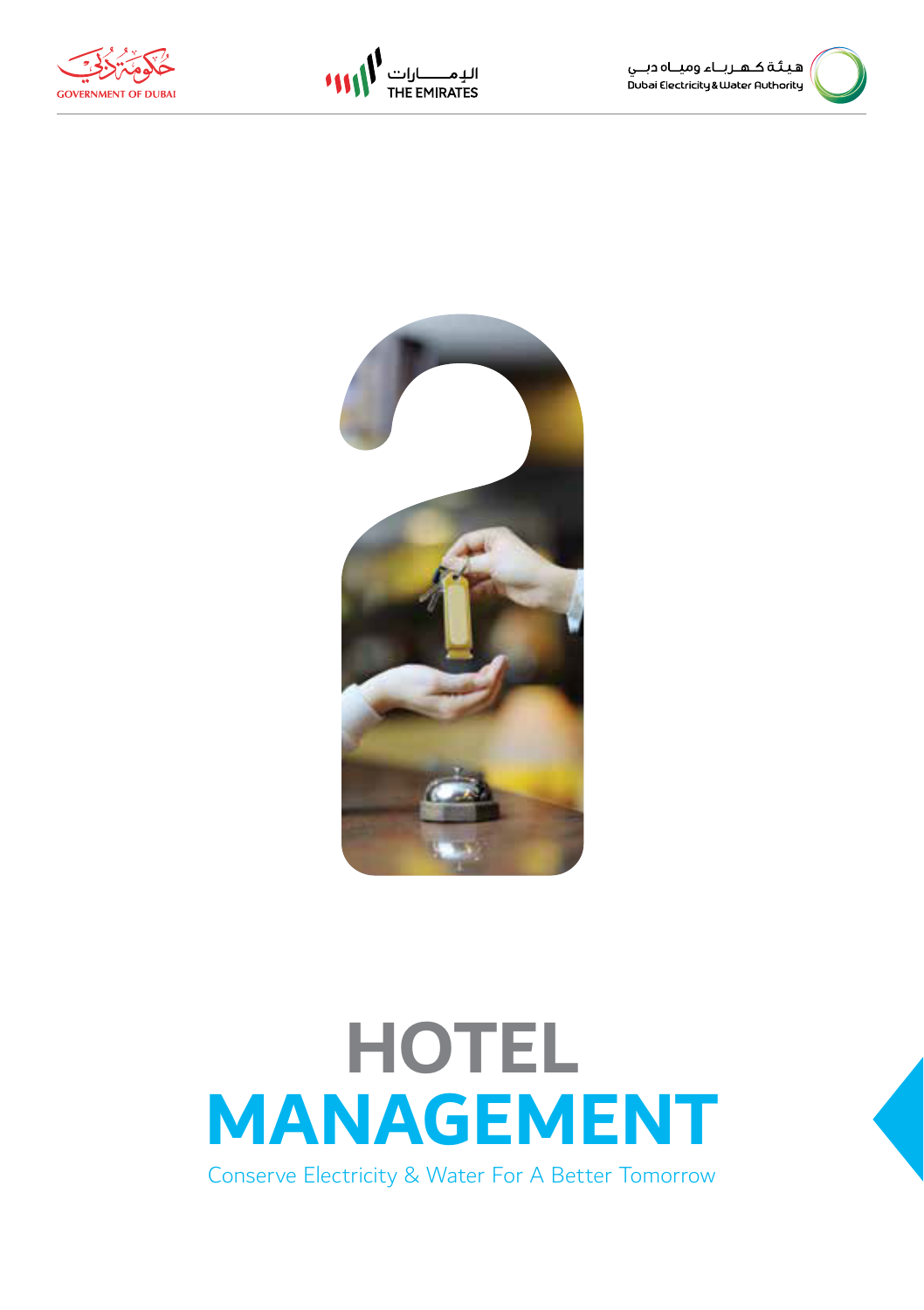### **INDEX**

**Disclaimer:** This booklet is a general guideline about properties energy and water efficiency only. It may contain errors and omissions and may not be suitable for the circumstances of many properties. The services of a competent professional should always be sought before any actions are taken in relation to properties energy and water efficiency. The publisher of this booklet and Individual contributors do not accept liability in any way for any errors or omissions in the booklet and do not accept any liability to any person in respect of anything done directly or indirectly by a person in reliance upon whole or any part of this booklet.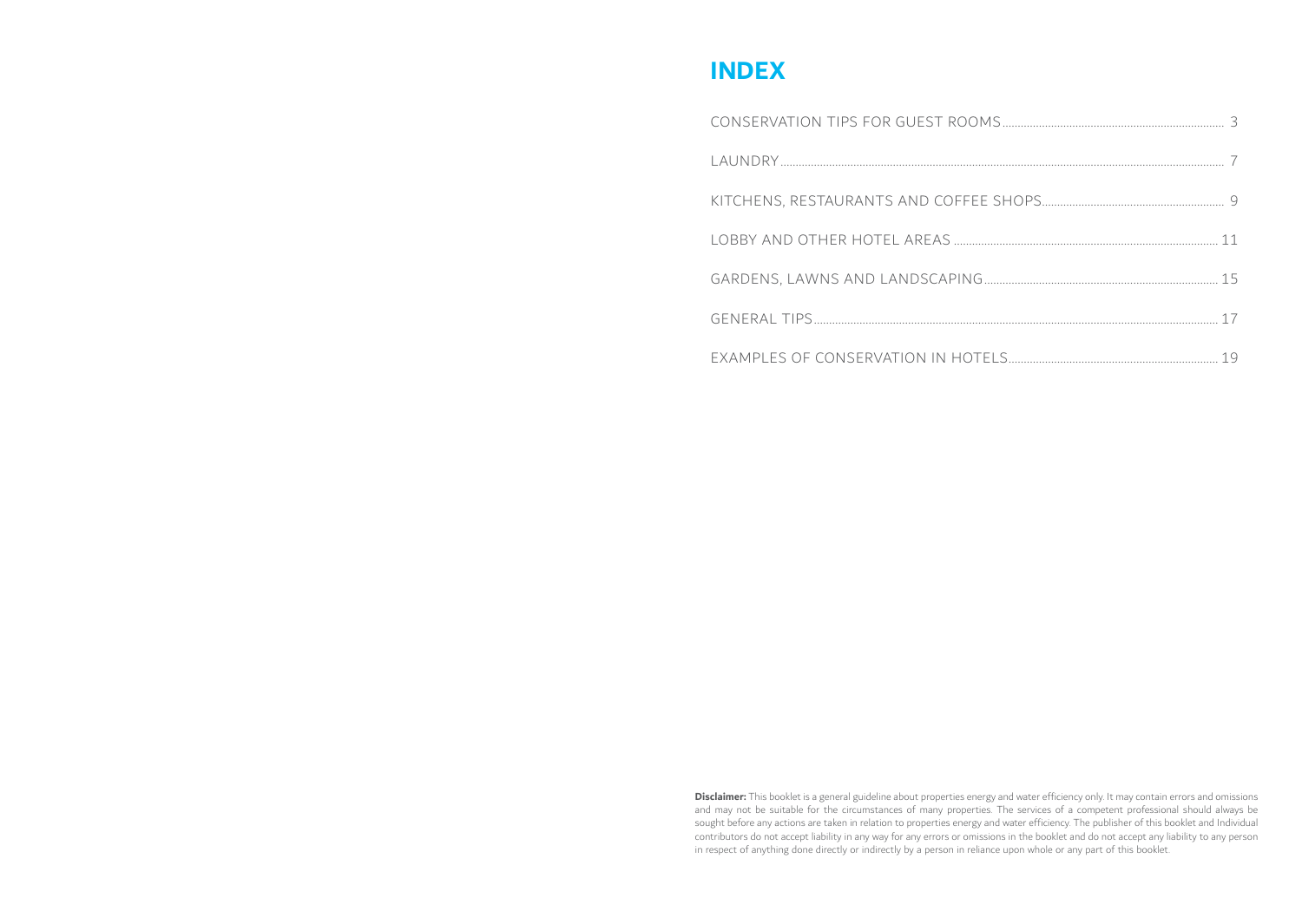![](_page_2_Picture_0.jpeg)

### INTRODUCTION

Energy and water resources in the UAE and around the world are slowly depleting as demand increases, and it is up to us to work hard to conserve what we have. The UAE is one of the major consumers of electricity and is the world's third largest per capita water consumer after the USA and Canada.

Contrary to what many think, our resources will not last forever. So it is in every industry's domain to be responsible and do its part in helping us conserve our water and energy, so that generations after us can have what we have

**Hotels in Dubai have one of the highest rates of water and electricity consumption in the world. Here are some tips to help lower your hotel's consumption and save on water and energy costs.**

**We hope that these practices will prove beneficial to your hotel as well as to our resources and the environment.**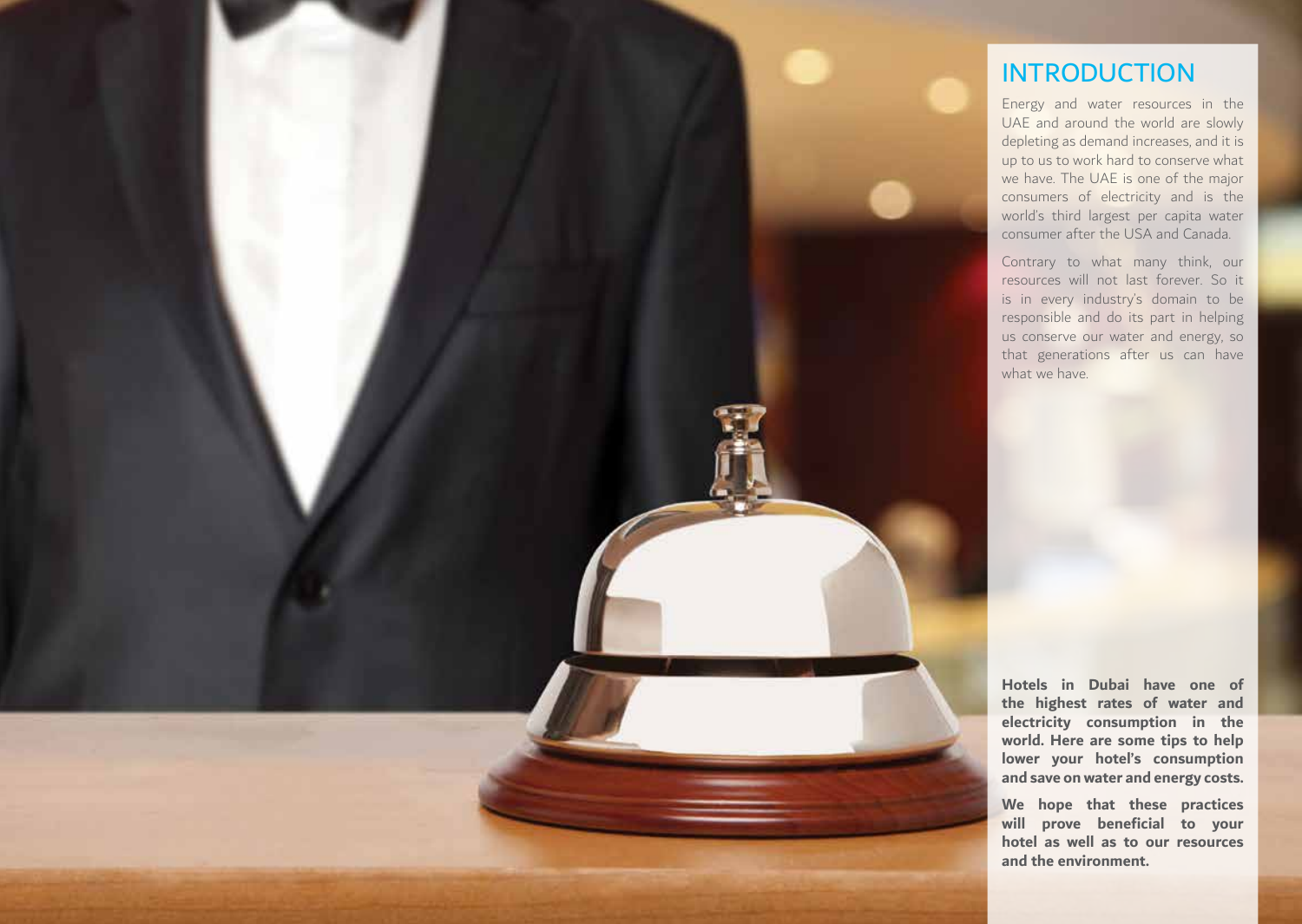# CONSERVATION TIPS FOR GUEST ROOMS

Install master key-tag switches at the entrance of each guest room, which is activated by a room key tag or card. When guests leave the room and remove the key tag from the holder, lighting, heating, air conditioners, radio and television are switched off. Energy management systems such as this can reduce the electricity consumption of guest rooms by 15 to 30%

- Install efficient air conditioning units
- Use speed-changing systems with air conditioning equipment
- Set thermostats in guest rooms to 24ºC
- Set thermostats in unused rooms to 28ºC or switch them off completely
- Clean or replace air conditioner filters periodically. Dirty filters restrict airflow and can cause the system to run longer, increasing energy use
- Install efficient LED lights in the whole building which provide a wide range of colours & aesthetic options.
- If your hotel does not have a key card system for its guest rooms, make sure all lighting and electricity is switched off as soon as the guest checks out
- Many guests leave bathroom lights on during the night. Consider installing nightlights with small LED bulbs in the guest bathrooms
- Install a calibrated water control system for all bathrooms, that controls water pressure and flow, or fit taps and showerheads with water flow reducers or aerators. Water flow reducers on taps can save upto 30% of water
- Replace old toilets with new high-efficiency toilets that save water and have a dualflush system
- Start a towel and linen reuse program to help in water and energy savings.
- Keep a card in all the bathrooms to educate guests about it. There is a lot of water consumed in washing towels and linen that has only been used once. Provide a laundry basket so that the guests can keep used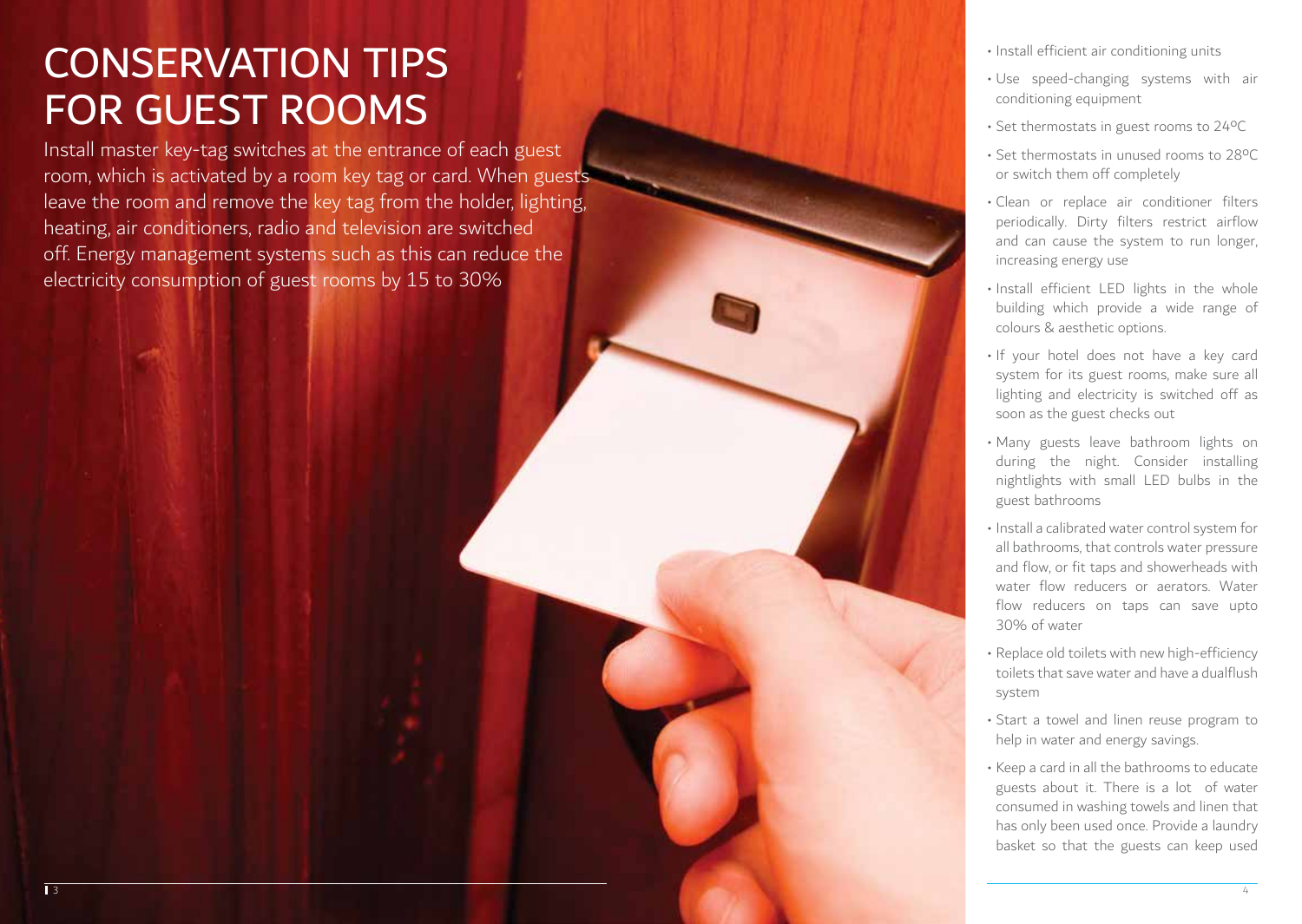towels which they wish to have washed instead of leaving the towels on the floor. Keep another card on the bedside tables requesting guests to inform housekeeping if they wish the sheets to be changed daily.

- Close the blinds or drapes in unoccupied rooms
- Clean lamps and lamp shades regularly
- Set the temperature of hot water heaters between 49 to 54ºC
- Use high-efficiency ESMA 5-star rated appliances for in-room mini refrigerators, microwaves, coffeemakers, hairdryers and irons
- Avoid keeping equipment such as televisions, hair dryers, and lamps close to air conditioning thermostats. The heat from these appliances can affect the thermostat readings and increase energy consumption
- Install sensors inside the guest rooms to control air conditioning units to switch off the AC once the window is opened.
- Use programmable/ smart thermostats to control the operation of air conditioning units.
- Keep energy efficiency tips/instructions in the form of stickers or cards, in guestrooms.

![](_page_4_Picture_9.jpeg)

**About 30% of the heat load for a guest room is caused by solar radiation.**

Consider installing solarcontrol window-film on the guest room windows. Solar film that has a shading co-efficient of 0.3 or less can reduce the amount of heat entering and can save air conditioning energy. Glazing specifications should be consistent with Dubai Green Building regulations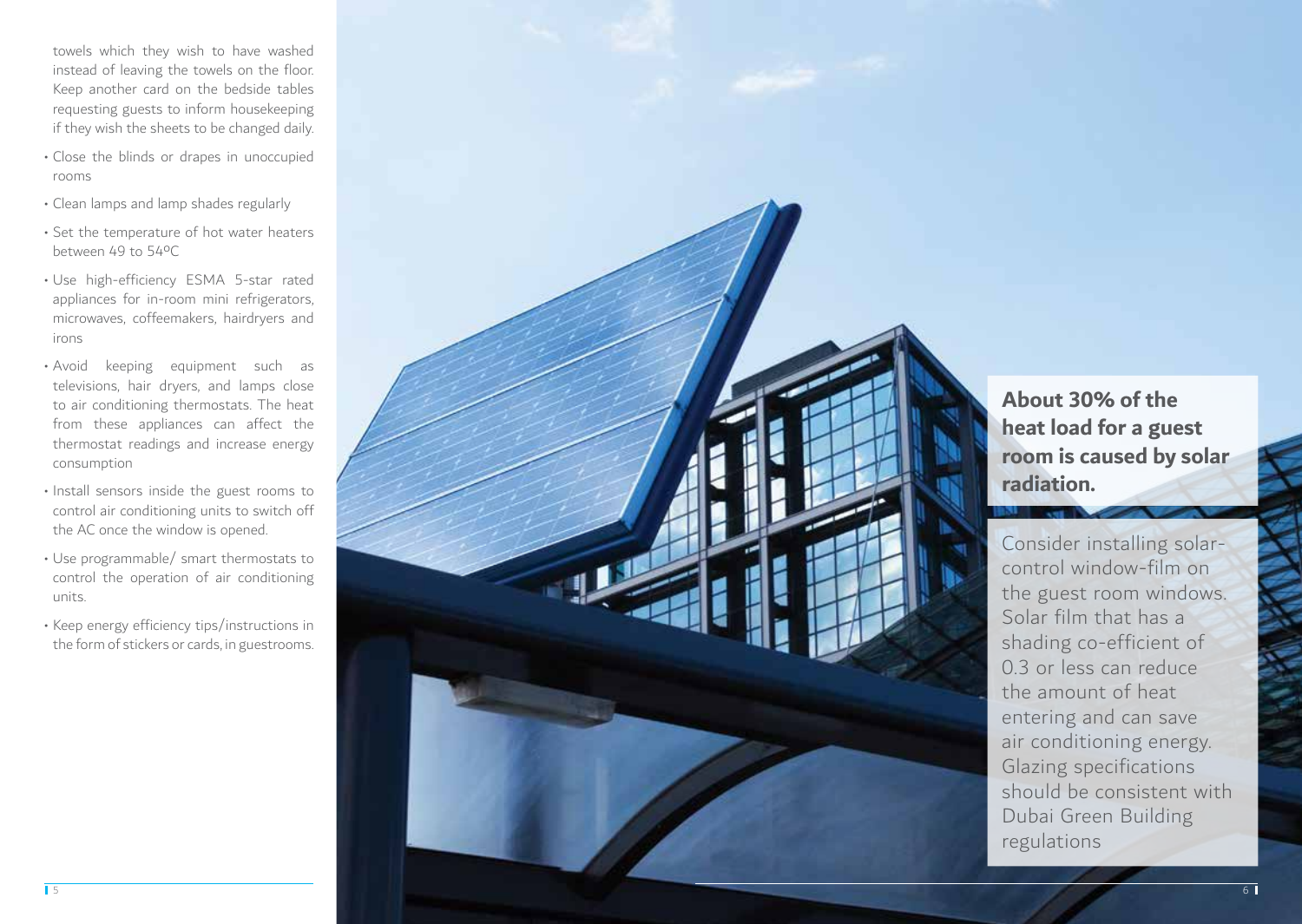### **LAUNDRY**

This department is one of the largest consumers of help optimise & reduce consumption to a large extent.

![](_page_5_Picture_2.jpeg)

- Operate washing machines and dryers at the hotel's laundry area during off-peak hours, between 12 - 6 pm from May to September
- Operate washing machines only with full loads
- Use high-efficiency ESMA 5-star rated appliances (washing machines & dryers) to reduce water and electricity consumption
- Install a domestic-sized washing machine and dryer to accommodate small load washes that guests require outside of the hotel's peak washing time
- Reduce the temperature of water used for laundry from 85ºC to 60ºC. This will save energy and cut down on costs. Another option is to wash in cold water when possible. Use cold water detergents for cold water washing, it will greatly reduce energy consumption
- Use washing machines that have highspeed spins to reduce the maximum amount of water from the sheets before they are dried
- Always clean the lint filter in the dryer before operating. Lint buildup blocks airflow and extends drying time, and can also be a fire hazard
- Make sure that washing machines and dryers are kept clean
- Turn off lights, ventilation and air conditioning when the area is not being used
- Check insulations of hot water pipes periodically and repair or replace if necessary
- Holding tanks store the final rinse water from clothes washers, which is

reused as the wash water in the next wash. Consider installing such a tank to minimise water consumption

• Provide regular preventive maintenance to all appliances, boilers, piping and other equipment

![](_page_5_Picture_16.jpeg)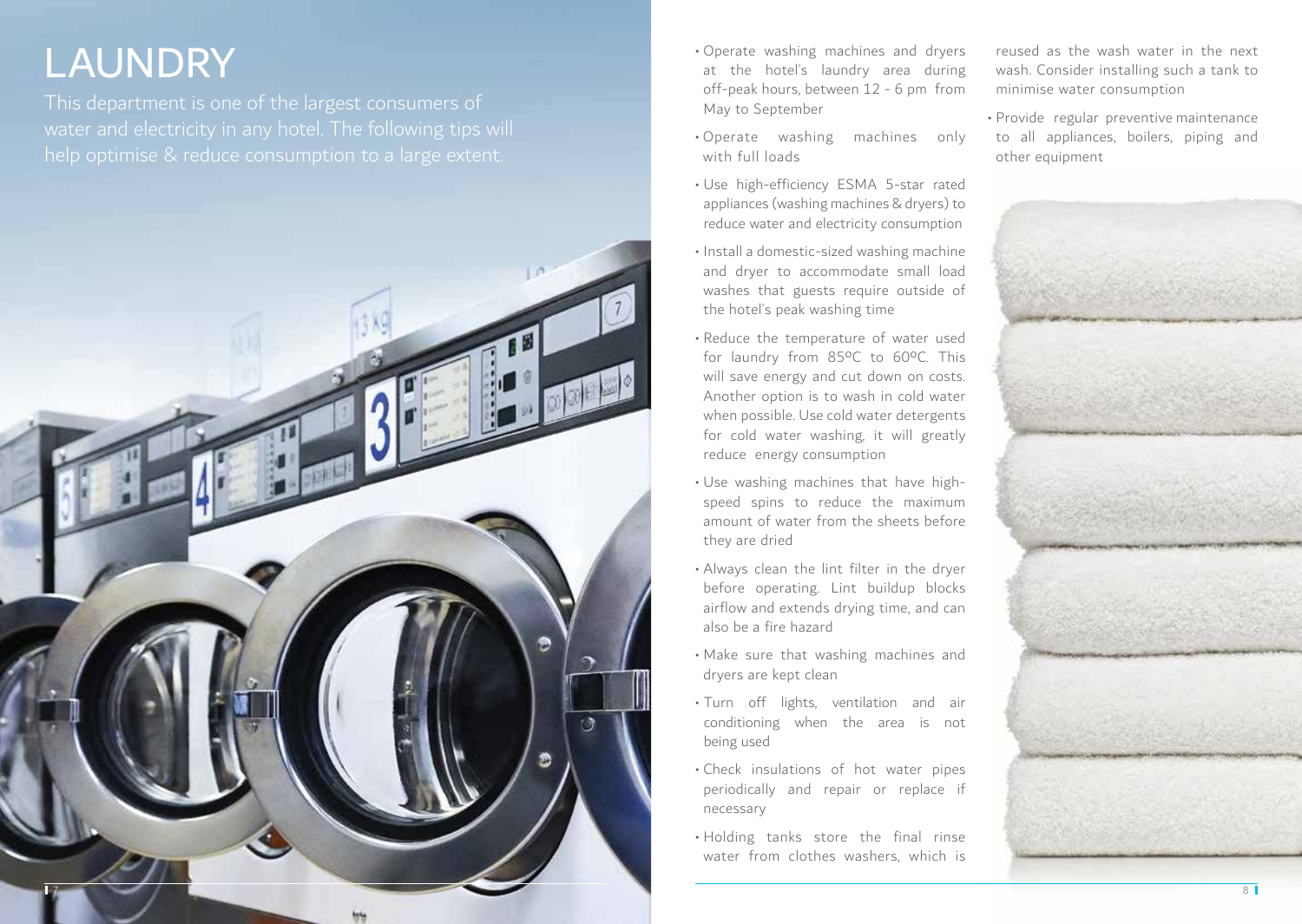# Kitchens, Restaurants and C & S

TRY TO USE STOVES THAT RUN ON GAS RATHER THAN ELECTRICITY

- Lights in areas such as coffee shops and restaurants should have flexible or separate switches so that part of the lighting system can be switched off if that area is not being used. Another good idea is to install dimmers.
- Keep the walls and ceilings of the restaurants clean for better light reflection
- Use high-efficiency ESMA 5-star rated appliances to reduce water and electricity consumption
- Switch off and unplug all appliances after their use. Electricity to power appliances and electronics are still consumed while the devices are turned off, so make sure

#### they are unplugged

- Make sure all kitchen equipment and appliances are cleaned and checked daily
- Install aerators on all kitchen taps to reduce the water flow
- Try keeping the opening and closing of oven, fridge and freezer doors to a minimum. Every time you open the oven door to check on the food, around 25% of the heat escapes
- Turn off exhaust fans and lights when the kitchen is not being used
- Do not preheat ovens, fryers, boilers, grills and other cooking equipment for a long time
- Thaw out frozen food in the refrigerator instead of leaving it to defrost it in hot water
- Put foil under range burners and griddles. Then it will help to operate more efficiently
- Do not place hot food in the refrigerator make sure it is cooled first
- Keep the refrigerator full if possible. It takes less energy to cool a full refrigerator or freezer than an empty one. Do not jam or overload the space, though there should be enough air for circulation
- Clean the fridge condenser coils every 3 months. 25% more energy is consumed in maintaining the right temperature if dust

and dirt accumulate on the coils

- Do not put items right in front of the refrigerant coils or fans in a way that would restrict air circulation
- Use flat bottom pots and pans rather than rounded ones it helps food heat quicker
- Avoid using large pans to cook small amounts of food. Choose the right size of pots and pans suited to the amount of food that needs to be cooked
- Try using the minimum number of electrical appliances. Avoid using them all simultaneously, specially during peak hours from 12 - 6 pm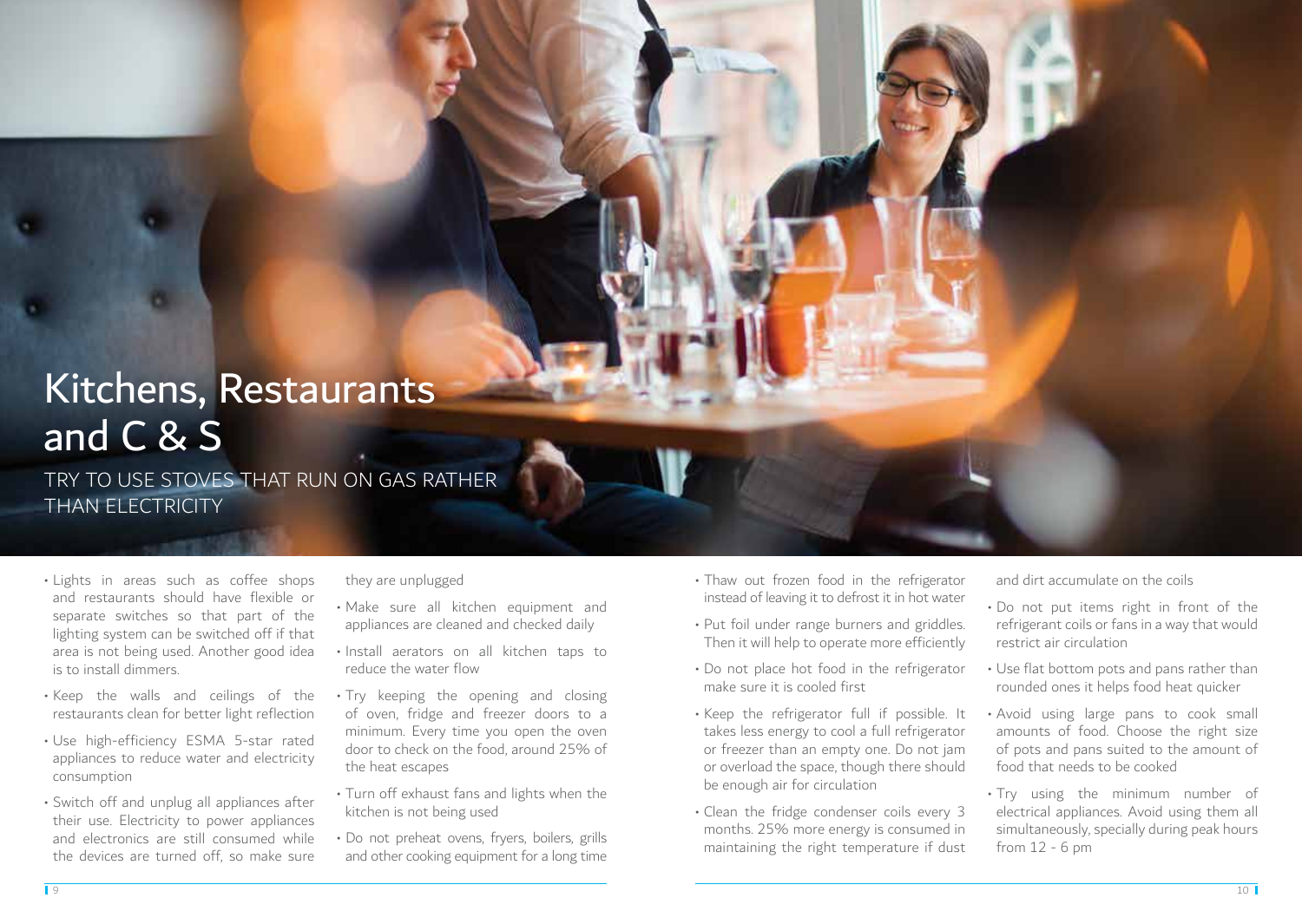# LOBBY AND OTHER HOTEL AREAS

- Install efficient LEDs in the lobby area and around the hotel
- Set thermostats in busy areas of the hotel at 24ºC or 76ºF
- If possible, try to block complete guest floors during off-peak or low occupancy seasons
- Consider installing rotating or revolving doors if your hotel does not have them already. Rotating doors allow less cold air to escape
- Switch off or dim lights in areas that receive natural daylight during the day
- All light fittings in the hotel should be

cleaned on a regular basis

- Install occupancy sensors for lighting in areas that are not used regularly such as meeting room or storage areas, walkways or corridors, basement parking areas and plant rooms.
- If you have shops at the hotel, instruct the shop keepers to reduce the amount of lighting to acceptable level in their shops and front display, as the load still affects the hotel's cooling system
- Train employees and housekeeping staff to identify and report leaking toilets or ones that are not functioning well. Leaking or malfunctioning toilets can

waste gallons of water and increase costs. Provide preventive maintenance to all hotel toilets on a quarterly basis

- Insulate all windows and doors at the hotel
- Insulate water pipes and water heaters
- Insulate the roof properly
- Encourage staff to use stairs instead of using the elevator when they are going up or down a floor or two if they are not carrying heavy items or loads
- Elevators can be programmed to stay stationary on the floor they exit at instead of returning to the lobby
- During hotel off-peak periods, shut down one or two of your elevators to help save energy.
- Install timer switches which are operated manually to control equipment at the hotel's wet areas, such as jacuzzis and saunas. These timers will allow the equipment to run for short periods of time instead of working continuously throughout the day
- Install timed push-button taps in swimming pool changing areas, which will give shorter showers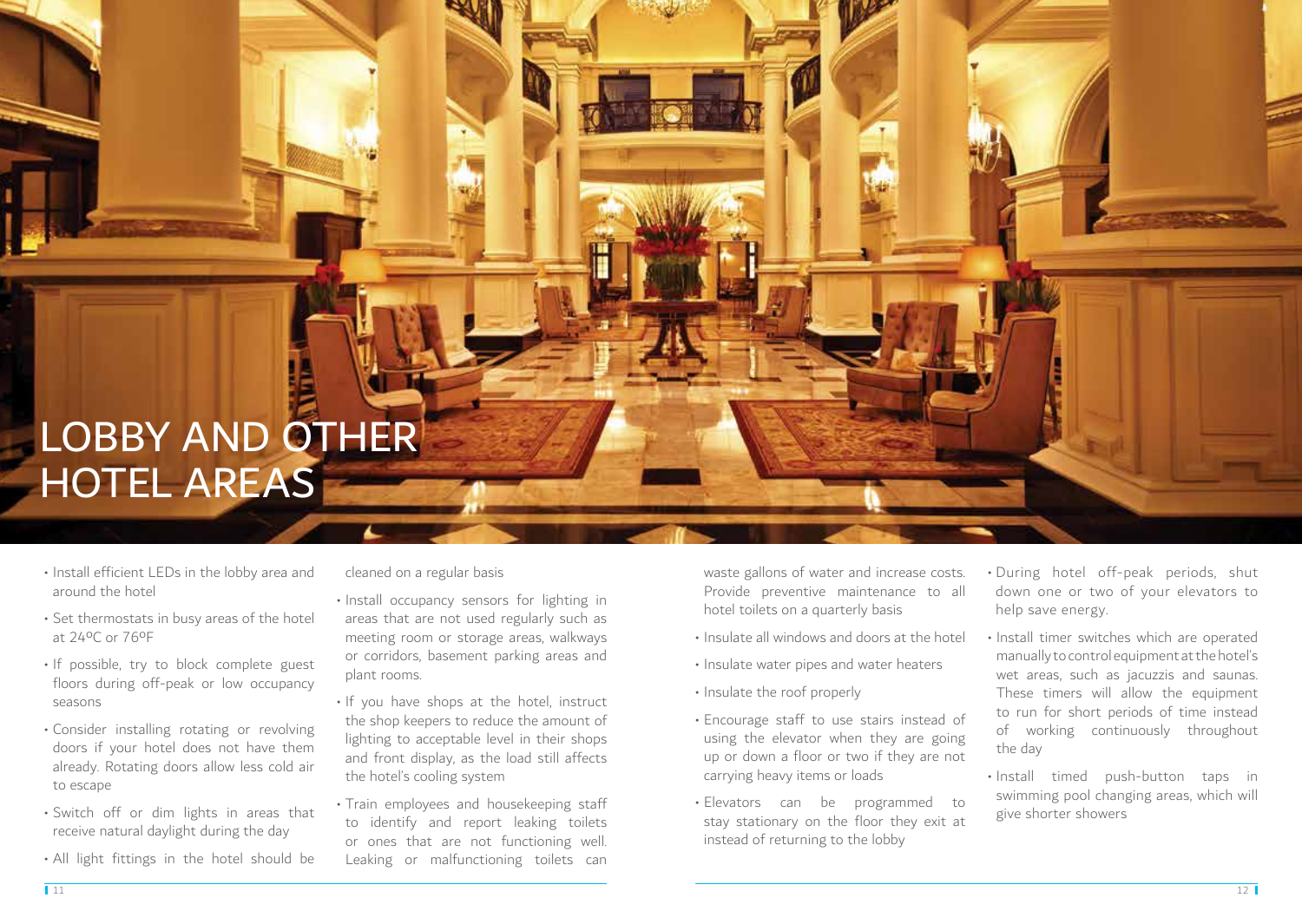![](_page_8_Picture_0.jpeg)

![](_page_8_Picture_1.jpeg)

- Consider installing solar water heating systems for hotel pools. Use a pool cover when the area is not in use
- Heating of pools can be quite costly. Keep the temperature of the pool to 22.5ºC.
- Seal and weather-strip doors and windows that leak air. Monitor external doors, windows and outside walls for gaps, cracks and unnecessary openings to minimise energy escaping
- Install automatic valves on water taps and auto flush systems in lobby and restaurant washrooms
- Install Light Emitting Diodes (LEDs) in areas where the lighting is on continuously, or for long periods, such as exit signs, other signs, stairwells, and front desks
- Install electricity and water sub-meters in each department to monitor consumption
- Operate garden and exterior lights only when there isn't enough natural light
- At the end of the workday, make sure that lights, air conditioning and office equipment are switched off in the hotel's back of house areas
- Make sure equipment is used efficiently in the hotel's office areas. Minimise paper wastage
- Check water pipes and other systems regularly for leaks and provide regular maintenance to the building's plumbing system
- For outdoor lighting, switch to LED lights. Solar powered LED lights can also be explored.
- Make sure that all electric connections around the hotel are not loose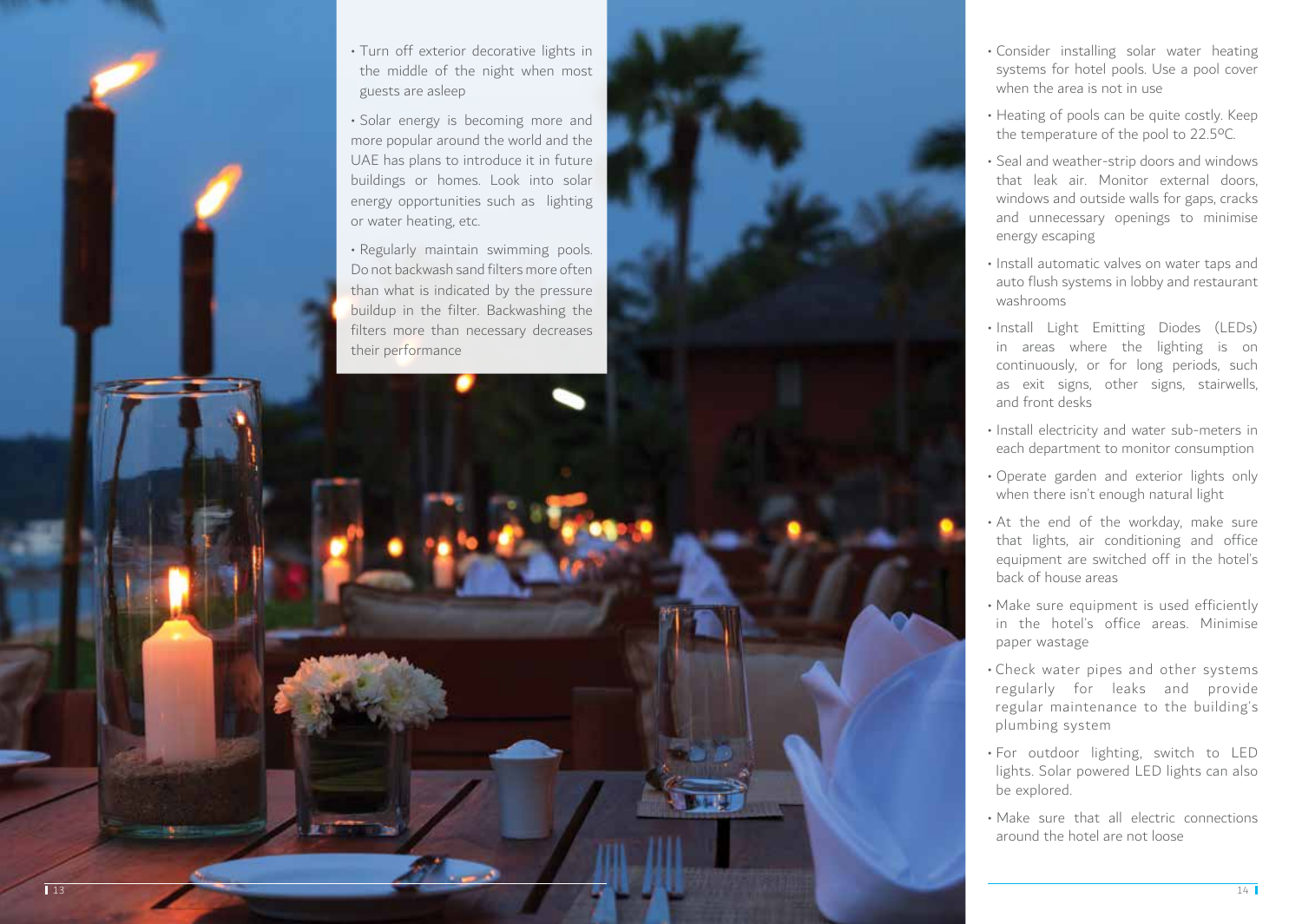![](_page_9_Picture_0.jpeg)

## GARDENS, LAWNS AND LANDSCAPING

Water the hotel lawns in the morning or evening when temperatures are lower and help reduce evaporation. 30% of water is evaporated if you water your lawn or plants during peak hours. Recommended watering time is before 8 am or after 6 pm

- Use drip irrigation system controlled by timers for shrubs and trees so that water goes straight to the roots, preventing run-off
- Install soil moisture sensors to monitor the lawns and plants that need to be watered
- Group plants that require similar amounts of water together, so that some plants are not over-watered or others under-watered
- Try planting plants that are droughtresistant or ones that do not require watering very often
- Install control nozzles on hoses
- While mowing the lawn, don't cut the grass shorter than 2.5 cm, so that it is protected from the blazing sun and reduces evaporation
- Use TSE water provided by Dubai Municipality to water gardens, lawns and plants around the hotel
- Compost your yard trimmings. Compost is a valuable soil conditioner that releases nutrients to your garden and decreases the amount of fertiliser that is needed. Compost also retains moisture in the soil so you will not need to water as much
- Regularly check your sprinkler system valves for leaks
- To help plants retain moisture, spread a layer of organic mulch around them. This will save water, time and money
- Aerate the soil in your garden area at least once a year so as to help it to retain moisture
- Consider using garden lights that are powerered by solar energy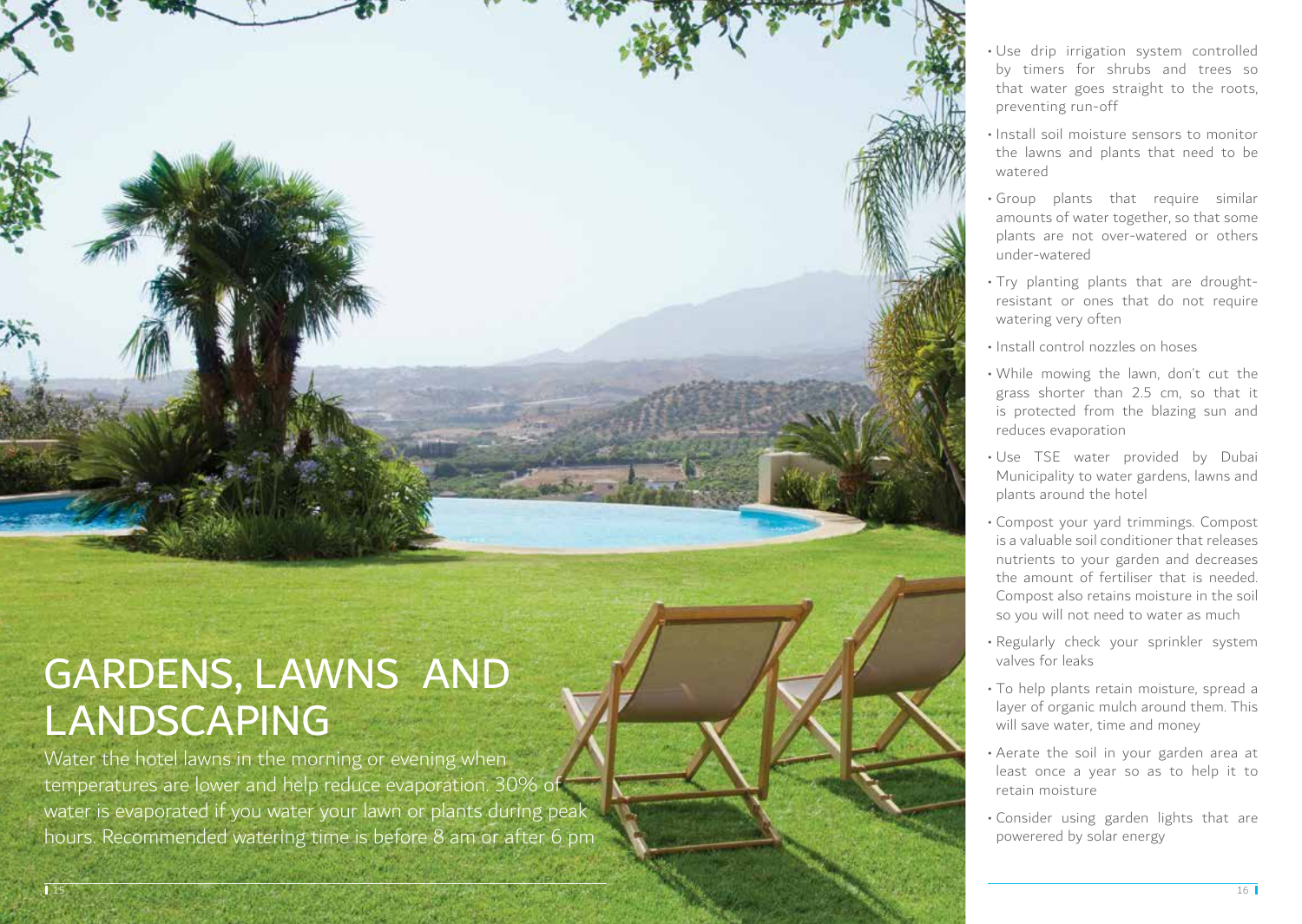## GENERAL TIPS

- Educate all hotel staff on water and electricity conservation. Draw up a checklist for all hotel staff to remind them of water and electricity conservation practices. This checklist should be posted at all areas of the hotel
- Little stickers or notes should be put up in specific areas to remind staff. For example, a note that reads Switch off all appliances after use in the kitchen areas
- Supply each guest room with a bin for recyclable materials (glass, paper, plastic, cans, etc.). Or keep a recycling container near the elevators on each floor or at the end of each walkway
- Donate used or worn out items that the hotel wants to throw away but are still usable (such as sheets, blankets, glassware, food, soap pieces, furniture, draperies, etc.) to charitable organisations
- Regularly conduct house inspections of all departments to make sure that energy and water conservation methods are being followed
- Provide newspapers to guests only on request. Place a sign or card in the guestrooms asking guests to inform the hotel if they require newspapers every day
- Allow toilet rolls to be used completely before replacing them with new ones. Or you may use the half-used rolls in staff washrooms
- Review DEWA monthly bill to detect any abnormal consumption
- To install Guest Room Management Systems and increase the room temperature of the un occupied room to 27 deg. C.

### PREFERRED ROOM TEMPERATURES FOR HOTELS

| Lobby and hall areas | $220C - 240C$         |
|----------------------|-----------------------|
| Guest bathrooms      | $260C - 270C$         |
| Guest rooms          | $200C - 220C$         |
| Restaurants          | $220C - 240C$         |
| Laundry room         | $240C - 260C$         |
| Other areas          | $24^{\circ}$ C - 26°C |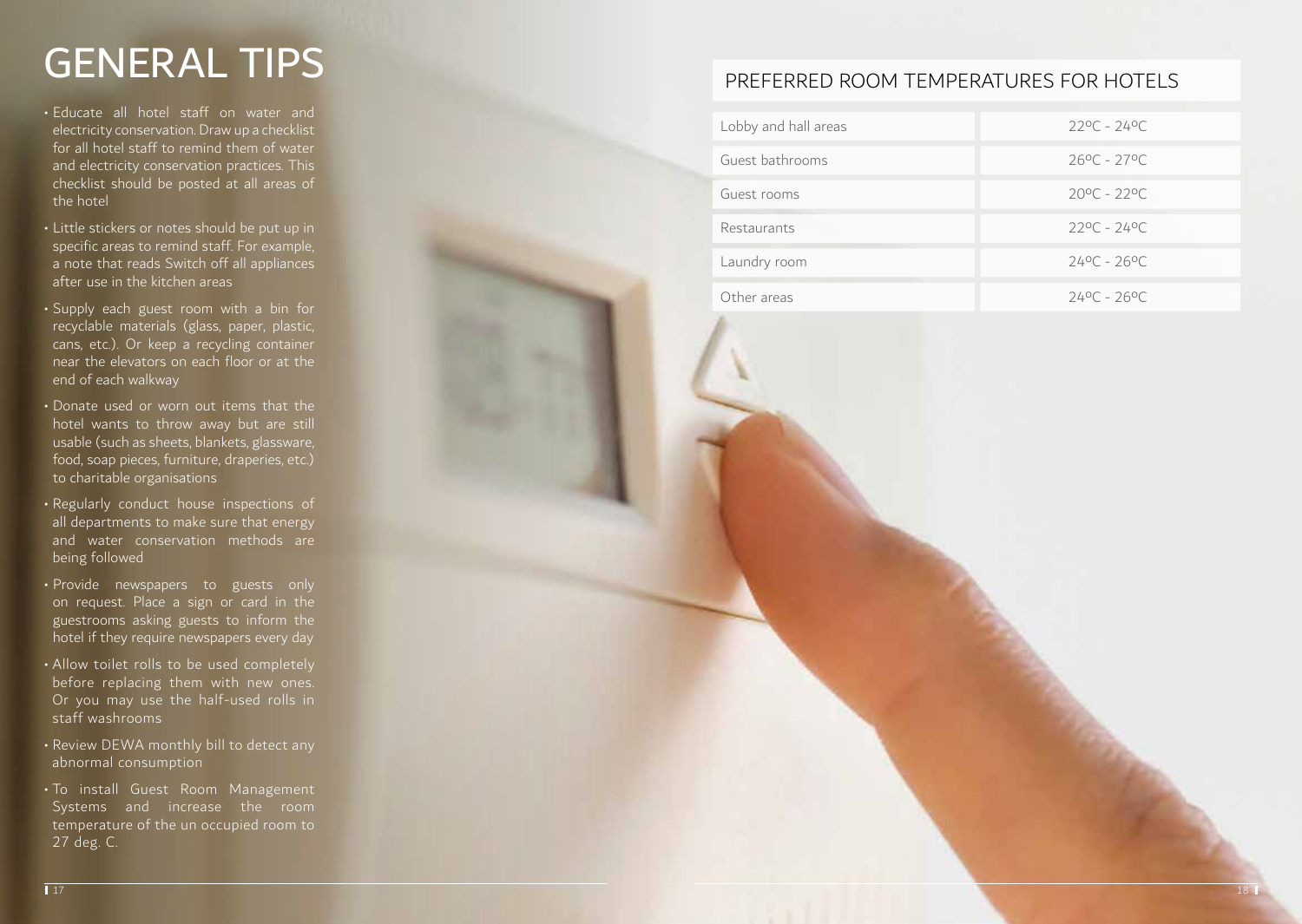# EXAMPLES OF SOME HOTEL CONSERVATION INITIATIVES FROM AROUND THE WORLD

- **The Al Maha Desert Resort & Spa in Dubai** has incorporated energy-saving construction materials that reduce air conditioning needs. It has 100% water recycling programmes and uses of biodegradable cleaning products
- **• The Al Qasr Hotel at the Madinat Jumeirah Resort in Dubai** has installed treatment plants called "Grease Guardians" in this kitchens. The grease removal equipment traps and removes it quickly, and the system conserves energy and costs
- **The Holiday Inn Resort Sharjah,**  winner of the first Conserve Our Planet Award, has installed energy-saving light bulbs, controlling lighting in public areas and making sure appliances are switched off when not in use. These also installed an automatic irrigation system, grow native plants and uses compost pits made from food and garden

waste as natural fertilizers. It use treated wastewater for this waterfalls and plant beds, and has changed the make-up of the hotel's cooling tower. It also has an active recycling programme in place and engages in other environmental practices

- **Marriott International** Conducted a group "Re-Lamp" campaign which fitted 450,000 fluorescent light bulbs in 2006. This initiative saved 65% on overall lighting costs and energy usage in guest rooms
- **The Gaia Napa Valley Hotel & Spa, in American Canyon, California,** has kiosks with 'green touch screens' that show guests how much water and electricity the hotel is saving and how much carbon dioxide is being emmitted
- **The Fairmont Olympic Hotel in Seattle,**  USA, composts as much food waste as

possible. They separate it and send it to a plant where it is composted. The wet waste is broken down into usable products like mulch

- **• The Hilton Americas in Houston** has installed light dimmers in its meeting rooms, which are controlled from the energy management computer in this engineering office. A large number of hotels of the Hilton Hotel chain also follow the towel and linen re-use programme for its guests and this measure saves 12 million gallons of fresh water a month while also reducing energy costs as well as detergent and chemical use
- **The Maple Hill Farm Bed and Breakfast**  in Maine, USA, has installed solar panels as well as wind turbines to generate electricity and has also installed solar electric water heaters
- **• A hotel in South Korea** has installed an ultrafiltration wastewater reusing system that helps the hotel reuse wastewater from guestroom baths and basins. That water is channeled and reused to flush toilets in the guest rooms and public areas in the hotel. This measure has been saving the hotel USD109,090 a year in water, electricity and other maintenance costs
- **Red Lion Hotel in Oregon, USA,** installed a microfiltration system in its laundry facility. This system uses a number of filters and a membrane that filters out solids and oils from laundry wastewater. This wastewater is recycled and reused for heat recovery and other purposes